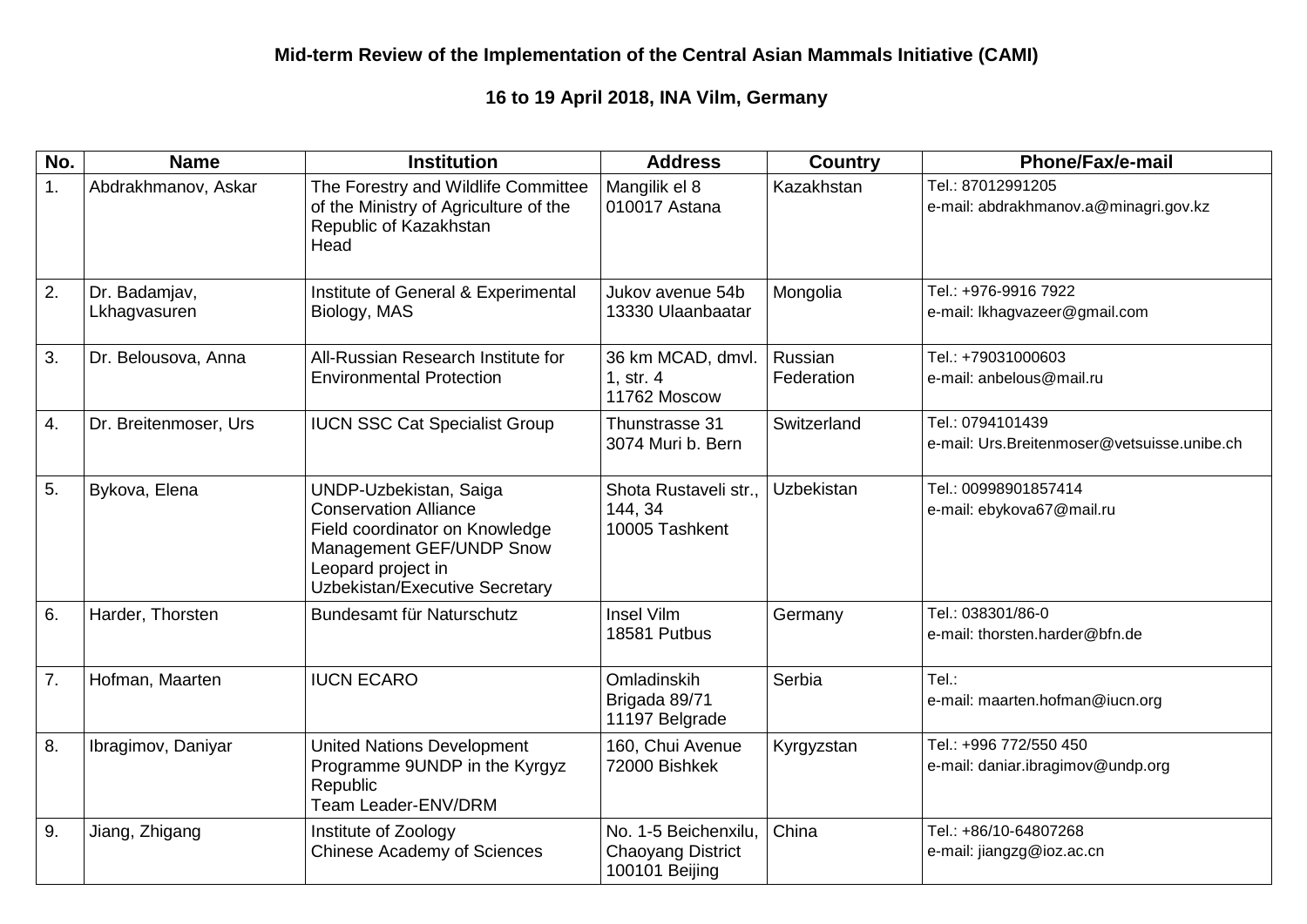| No. | <b>Name</b>               | <b>Institution</b>                                                                    | <b>Address</b>                                            | <b>Country</b>                     | <b>Phone/Fax/e-mail</b>                                                       |
|-----|---------------------------|---------------------------------------------------------------------------------------|-----------------------------------------------------------|------------------------------------|-------------------------------------------------------------------------------|
| 10. | Julaie, Leila             | Division for wildlife, department of<br>environment, Fars province<br><b>Director</b> |                                                           | Iran                               | Tel.: +989173102153<br>e-mail: leila.joolae@gmail.com                         |
| 11. | Kachel, Shannon           | Panthera/University of Washington                                                     | Box 352100<br>98195 Seattle, WA                           | United States of<br>America        | Tel.: 0012069627429<br>e-mail: skachel@uw.edu                                 |
| 12. | Dr. Kaczensky, Petra      | Norwegian Institute of Nature<br>Research                                             | P.O.Box 5685<br>Sluppen<br>74 Trondheim                   | Norway                             | Tel.: +47 92232560<br>e-mail: petra.kaczensky@nina.no                         |
| 13. | Kang, Aili                | <b>Wildlife Conservation Society</b>                                                  | 2300 Southern<br><b>Boulevard</b><br><b>10460 Bronx</b>   | <b>United States of</b><br>America | Tel.: 7187418200<br>e-mail: akang@wcs.org                                     |
| 14. | Kochorov, Chyngyz         | <b>GSLEP Secretariat</b>                                                              | 3 Lev-Tolstoy Str<br>72000 Bishkek                        | Kyrgyzstan                         | Tel.: +996550518815<br>e-mail: chyngyz@globalsnowleopard.org                  |
| 15. | Kubanychbekov, Zairbek    | Panthera Foundation in Kyrgyz<br>Republic                                             | Turusbekova str.,<br>52-60<br>720001 Bishkek              | Kyrgyzstan                         | Tel.: +996 558271081<br>e-mail: zairbek@panthera.org                          |
| 16. | Dr. Mallon, David         | <b>IUCN SSC Special Advisor</b>                                                       | 3 Acre Street<br>SK13 Glossop                             | United Kingdom                     | Tel.: 0044 1457853560<br>e-mail: dmallon7@gmail.com                           |
| 17. | Mambetaliev, Kumar        | State Agency on Environment<br><b>Protection and Forestry</b>                         | 142 Gorkiy str<br>72000 Bishkek                           | Kyrgyzstan                         | Tel.: 00996550040080<br>e-mail: kumar@fauna.kg                                |
| 18. | Michel, Stefan            | <b>IUCN SSC Caprinae SG, SULi SG</b>                                                  | Schlossplan 1<br>06578 Kannawurf                          | Germany                            | Tel.: +491771427684<br>e-mail: stefan.michel.de@gmail.com                     |
| 19. | Dr. Moehlman, Patricia D. | <b>IUCN/SSC Equid Specialist Group</b>                                                | Box 2031<br>n/a Arusha                                    | Tanzania                           | Tel.: 255-784-870-776<br>e-mail: pdmbhf@aol.com                               |
| 20. | Muminov, Nodir            | State Committee on Ecology and<br><b>Environmental Protection</b>                     | 21a, Choshtepa<br>street<br>21001 Tashkent                | <b>Usbekistan</b>                  | Tel.: ?-24 (ext. 1001#)<br>e-mail: N.Muminov@uznature.uz                      |
| 21. | Murzakhanov, Rustam       | <b>Michael Succow Foundation</b>                                                      | Ellernholzstr. 1/3<br>17489 Greifswald                    | Germany                            | Tel.: 0049-3834-83542-18<br>e-mail: rustam.murzakhanov@succow-<br>stiftung.de |
| 22. | Olson, Kirk               | <b>Wildlife Conservation Society</b>                                                  | 201 San Business<br>Center, Post 20A<br>14200 Ulaanbaatar | Mongolia                           | Tel.: 011323719<br>e-mail: kirkaolson@hotmail.com                             |